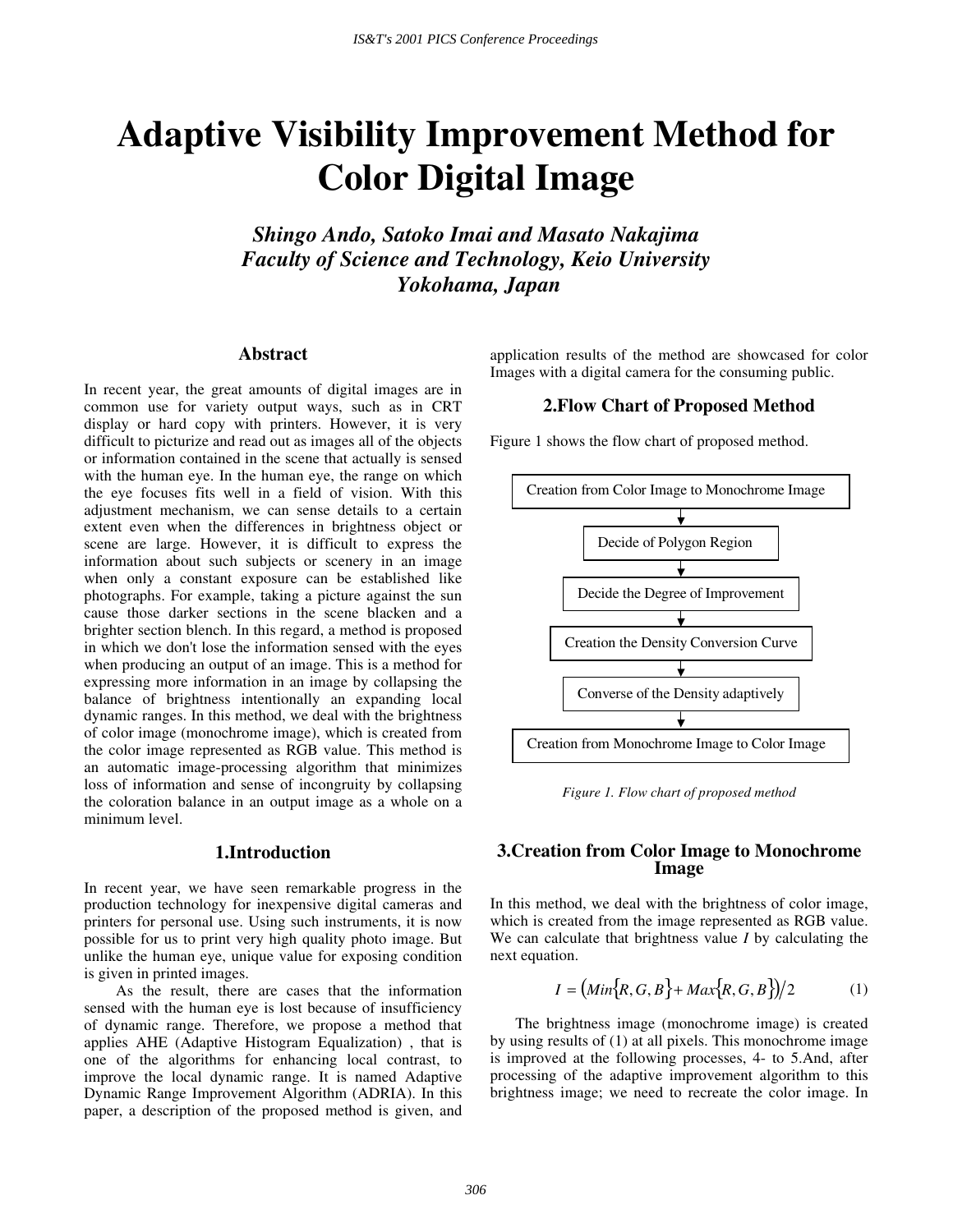order to get a better deal of the final result, color image, the equation (2) is used.

$$
(r, g, b) = (R/I, G/I, B/I)
$$
 (2)

This value set *r, g, and b* show like a kind of color of each pixel.

## **4.Automatic Decide of Polygon Region**

In the method we propose to improve the local dynamic range by dividing the whole image into some regions, and adopting the most suitable parameter that determines the degree of dynamic range improvement in each region.

First, we divide the whole image into a small square block and integrate a block of the same region by using the LOG filter.And we make histograms in each region, and improve the local dynamic range by using them.

### **5.Automatic Decide of the Degree of Improvement**

For each block, we need to decide the degree of improvement. For example, the degree of a darker region should be set to high. Conversely, the degree of a brighter region where we can sense details should be set to low. In order to determine this degree, two parameters, the mean entropy of histogram and the complexity of texture are used.

#### **5.1 Parameter1: The Entropy of Histogram**

Some histograms of each region show this relation. In the regions in which we lose the information sensed with the eyes, for example, darker sections, the dynamic ranges are narrow. Conversely, in the regions in which we can sense details, brighter sections, the dynamic ranges are wide. In other word, we can find the degree of improvement by quantifying the width of the dynamic range.

The width of the dynamic range is represented as the entropy of histogram. (Two illustrations, Figure 2-(a)(b)) Then the degree of improvement *D* is determined by fixing the proportionality relation is given in Figure 3.



*Figure 2. Two illustrations of histograms* 



*Figure 3. Entropy toDegree Relation* 

#### **5.2 Parameter2: The Complexity of Texture**

In the above method, decided of the degree by the mean entropy, however, a following problem occurs. In the region, which includes the self-colored object, for example, a white-walled building, the mean entropy (**5.1**) is small and the degree of improvement is big. However, in this case, it is not like that dynamic range is small but number of color is small. So this area should not be improved as far as possible. In order to clear up this problem, the complexity of texture of each region that is computed automatically is used. Specifically, we count the number of edge pixel *N* that is abstracted by using the LOG filter. And then, the degree of improvement is changed for the better (*D'*) by multiplying *N* to *D*.

### **6.Creation the Density Conversion Curve**

For each block, we create a suitable the density conversion curve by using *D,* the degree of improvement. This method is the algorithm to which HE (Histogram Equalization) as a general contrast enhancement algorithm is applied.

HE (The Histogram Equalization) is a contrast enhancement algorithm. We make a density histogram from a region. Then, we make an accumulation histogram from the density histogram. By using the density conversion curve, it is possible to enhance image contrast of the region. In this method, we set up two thresholds or clipping values and clipping off pixel value. Then for each block, we can get a suitable the density conversion curve for improving contrast and brightness.

[1] Clipping 1: The control of the enhancement of contrast

We set up clipping value1 at the upper part of a density histogram and clip off pixel values exceeding the value, which are distributed equally to every density. (Figure4 (b)) When the clipping valuel is small, the accumulation histogram, conversion curve is smooth and the enhancement of contrast is small. For the suitable enhancement of contrast, we determine clip value1 by proportionate to *D*, the degree of improvement.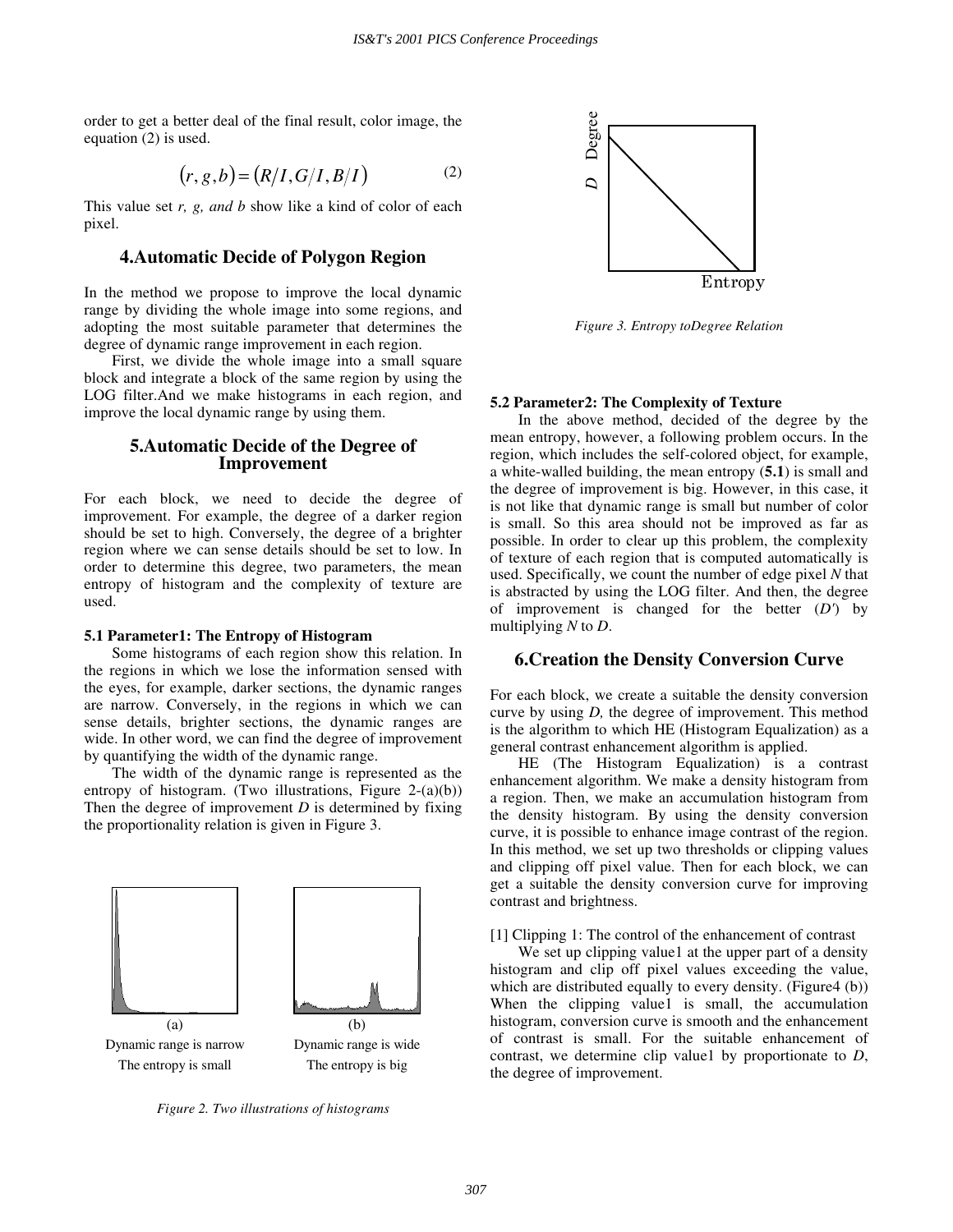[2] Clipping2: The control of the brightness

Next, we set up clipping value2 at the lower part of a density histogram and clip off pixel values not-exceeding value, in this case, clipping value2, which are laded at minimum value, zero. (Figure4 (c)) As the result, when we make an accumulation histogram, the conversion curve is moved to upper part. For the suitable brightness, we determine clip value2 by proportionate to *D*, the degree of improvement.



*Figure 4. Histogram Equalization and Clipping*

Clipping 1,2 are ran at the same time. By this process, the most suitable curve is computed automatically for each region.

## **7.Converse of the Density Adaptively**

In the above, however, enormous processing time is needed because we need to generate a density histogram for all pixels in the image. As a result, we generally divide the image into square regions, and we use the same conversion curve in the same region. As a result, the processing time is shorter. Occasionally, however, the density at the boundary between regions is broken up, and block-noise occurs. In order to prevent block noise, a proportional distribution of the four blocks around the attention pixel is used (Figure 4). The output value using the proportional distribution explains the next equation.

$$
g(x, y) = \{(J - j)/J\}[(I - i)/I * g1 + I/I * g2]
$$
  
+  $(j/J)\{ (I - i)/I * g3 + I/I * g4 \}$  (3)

Where g1, g2, g3 and g4, are the converted values using the density conversion curve made from circumference 4 blocks.



*Figure5. Proportional Distribution* 

## **8. Creation from Monochrome Image to Color Image**

At last, we calculate the color image from *I'*, which is output value of the conversion curve, and the value set (*r, g,*   $(b)$ ,  $((2))$ . The equation  $(4)$  is used.

$$
(R, G, B) = (r \times I', g \times I', b \times I') \tag{4}
$$

By using those equation  $(2),(3)$  for creation the brightness of color image, the vibrancy of final result color image can be reflected in improvement of the brightness image.

#### **9.Result**

The following are processed images.

Figure 6 is the original image. Figure 7 is an output image after our processing.